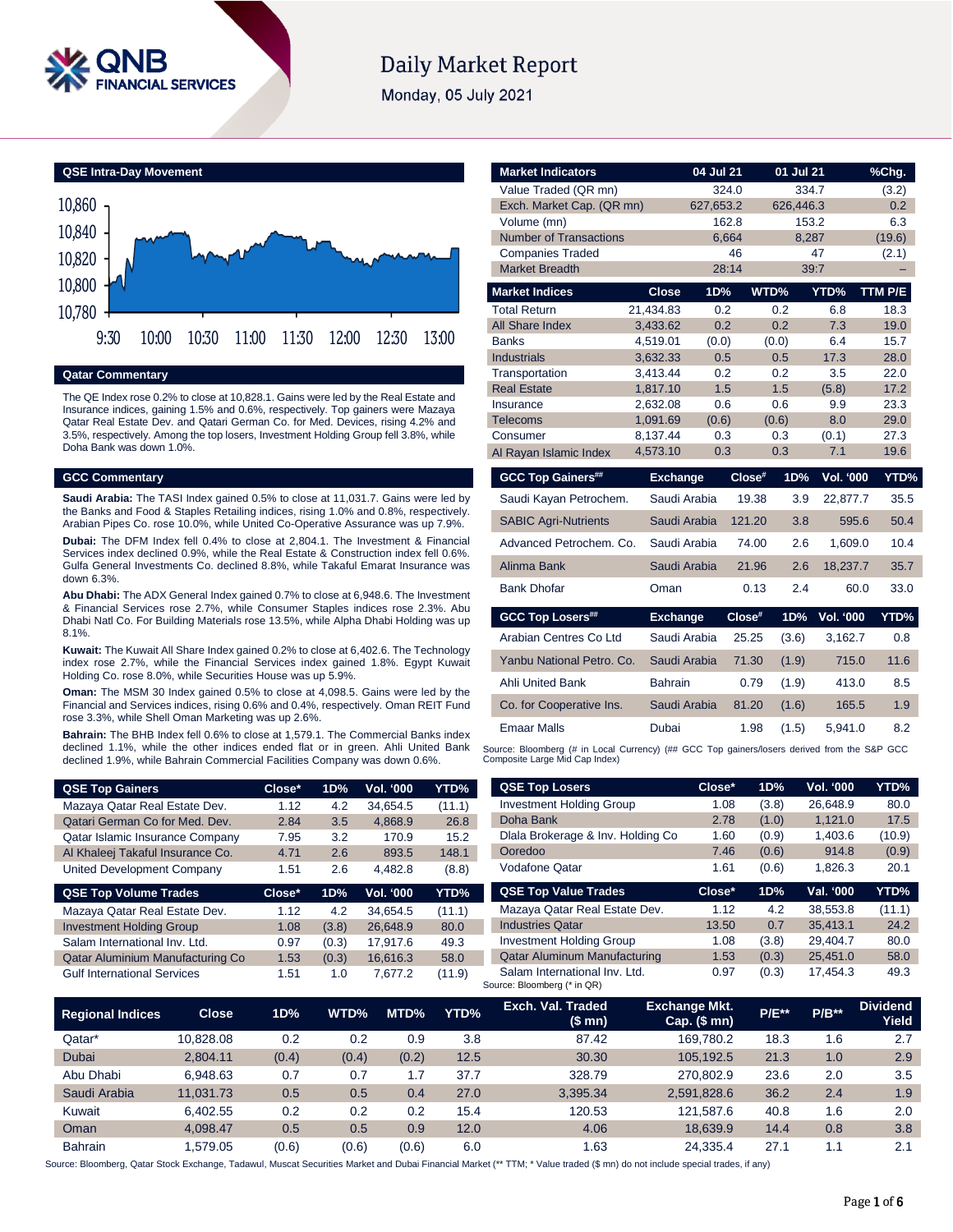### **Qatar Market Commentary**

- The QE Index rose 0.2% to close at 10,828.1. The Real Estate and Insurance indices led the gains. The index rose on the back of buying support from GCC, Arab and foreign shareholders despite selling pressure from Qatari shareholders.
- Mazaya Qatar Real Estate Dev. and Qatari German Co for Med. Devices were the top gainers, rising 4.2% and 3.5%, respectively. Among the top losers, Investment Holding Group fell 3.8%, while Doha Bank was down 1.0%.
- Volume of shares traded on Sunday rose by 6.3% to 162.8mn from 153.2mn on Thursday. However, as compared to the 30-day moving average of 171.1mn, volume for the day was 4.9% lower. Mazaya Qatar Real Estate Dev. and Investment Holding Group were the most active stocks, contributing 21.3% and 16.4% to the total volume, respectively.

| <b>Overall Activity</b>        | Buy %*   | Sell %*  | Net (QR)         |
|--------------------------------|----------|----------|------------------|
| Qatari Individuals             | 50.13%   | 50.38%   | (810, 989.8)     |
| <b>Qatari Institutions</b>     | 13.01%   | 21.41%   | (27, 232, 304.2) |
| Qatari                         | 63.14%   | 71.80%   | (28,043,294.0)   |
| <b>GCC Individuals</b>         | 0.37%    | 0.43%    | (193, 202.7)     |
| <b>GCC</b> Institutions        | 2.82%    | 1.25%    | 5,100,691.8      |
| <b>GCC</b>                     | 3.19%    | 1.67%    | 4,907,489.1      |
| Arab Individuals               | 16.29%   | 16.28%   | 35,210.4         |
| <b>Arab Institutions</b>       | $0.00\%$ | $0.00\%$ |                  |
| Arab                           | 16.29%   | 16.28%   | 35,210.4         |
| <b>Foreigners Individuals</b>  | 2.88%    | 4.93%    | (6,634,340.7)    |
| <b>Foreigners Institutions</b> | 14.50%   | 5.32%    | 29,734,935.2     |
| <b>Foreigners</b>              | 17.38%   | 10.25%   | 23,100,594.4     |

Source: Qatar Stock Exchange (\*as a % of traded value)

# **Earnings Calendar**

| <b>Tickers</b> | <b>Company Name</b>                           | Date of reporting 2Q2021 results | No. of days remaining | <b>Status</b> |
|----------------|-----------------------------------------------|----------------------------------|-----------------------|---------------|
| <b>QNBK</b>    | QNB Group                                     | 11-Jul-21                        | 6                     | Due           |
| <b>QFLS</b>    | <b>Qatar Fuel Company</b>                     | 11-Jul-21                        | 6                     | <b>Due</b>    |
| QGTS           | Qatar Gas Transport Company Limited (Nakilat) | 12-Jul-21                        | 7                     | Due           |
| <b>MARK</b>    | Masraf Al Rayan                               | 13-Jul-21                        | 8                     | <b>Due</b>    |
| <b>VFQS</b>    | Vodafone Qatar                                | 14-Jul-21                        | 9                     | Due           |
| <b>QIBK</b>    | <b>Qatar Islamic Bank</b>                     | 14-Jul-21                        | 9                     | <b>Due</b>    |
| QEWS           | Qatar Electricity & Water Company             | 14-Jul-21                        | 9                     | Due           |
| <b>KCBK</b>    | Al Khalij Commercial Bank                     | 15-Jul-21                        | 10                    | <b>Due</b>    |
| <b>NLCS</b>    | Alijarah Holding                              | 15-Jul-21                        | 10                    | Due           |
| <b>ABQK</b>    | Ahli Bank                                     | 15-Jul-21                        | 10                    | <b>Due</b>    |
| <b>DHBK</b>    | Doha Bank                                     | 27-Jul-21                        | 22                    | Due           |
| <b>IHGS</b>    | <b>INMA Holding Group</b>                     | 08-Aug-21                        | 34                    | Due           |

Source: QSE

# **News**

## **Qatar**

- **Qatar Banks name Fahad Al Khalifa as Group CEO of merged entity –** Masraf Al Rayan and Al Khalij Commercial Bank appoint Fahad Bin Abdalla Al Khalifa as the group CEO of the merged entity. After the merger, Al Khalij Commercial Bank's business will be absorbed into Al Rayan. Al Khalifa previously worked with Qatar Central Bank and QNB Group. (Bloomberg, QSE)
- **VFQS to announce second quarter results on July 14 –** Vodafone Qatar (VFQS) announced that its board of directors will meet on July 14 to approve the company's financial results for the second quarter ending June 30, 2021. The board will also consider other items included on the agenda for the meeting. The company's financial results will be made publicly available on Vodafone Qatar's website a[t www.vodafone.qa](http://www.vodafone.qa/) and on the Qatar Stock Exchange website [www.qe.com.qa.](http://www.qe.com.qa/) (Gulf-Times.com, QSE)
- **VFQS to hold its investors relation conference call on July 15 –** Vodafone Qatar (VFQS) will hold the conference call with

the Investors to discuss the financial results for the Semi-Annual 2021 on July 15, 2021 at 01:30 pm, Doha Time. (QSE)

- **IHGS board of directors to meet on August 08 –** Inma Holding (IHGS) has announced that its board of directors will be holding a meeting on August 08, 2021 to discuss and disclose the company's interim financial results of the second quarter of year 2021 through ZOOM Application. (QSE)
- **BLDN announces the results of its board of directors' meeting held on July 04 –** Baladna (BLDN) announced the results of its board of directors' meeting held on July 04, 2021 and approved (1) Acknowledge the minutes of the previous Board of Directors meeting dated April 27, 2021. (2) Approved the recommendation of the Nomination & Remuneration Committee to the Board of Directors, regarding the resignation of the current Chief Executive Officer (CEO), Mr. Malcolm Jordan. (3) Approved the recommendation of the Nomination & Remuneration Committee to the Board of Directors, regarding the appointment of Mr. Piet Johannes Hilarides as Baladna QPSC Chief Executive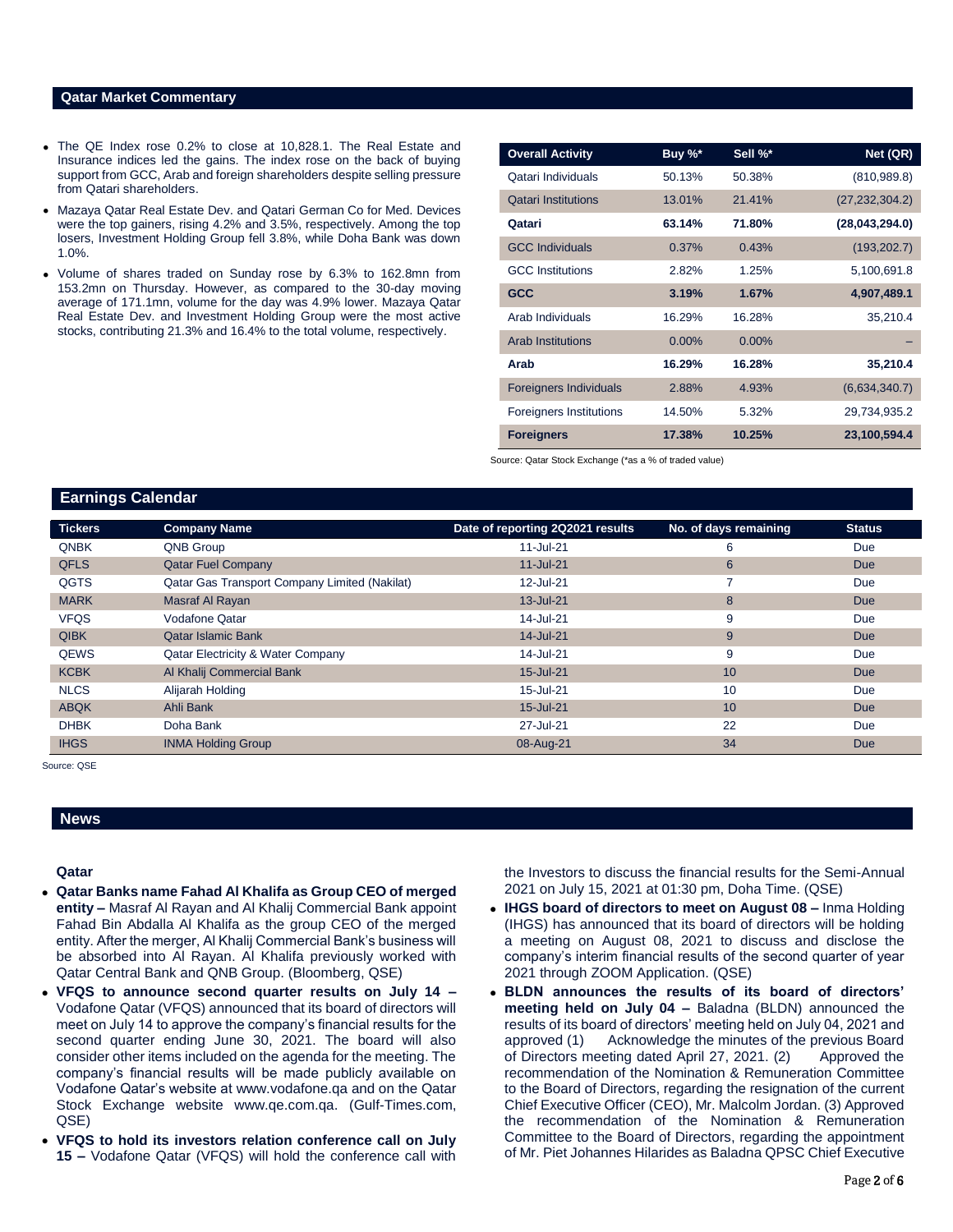Officer (CEO). (4) Follow up on the Company's activities and operations. (QSE)

- **QP to buy South African oil-block stakes from TotalEnergies –** Qatar Petroleum (QP) agreed to acquire stakes in three exploration blocks off South Africa from TotalEnergies SE. QP will hold interests ranging from 25% to 30% in the three areas, it said in a statement, without disclosing financial terms. Both companies have recently drilled in South Africa's 11B/12B block, directly north of one of the new licenses. State-run QP last week completed a \$12.5bn bond-buying program to fund the expansion of its natural-gas production at home. It has also focused on expansion abroad, with new exploration blocks in Suriname, Namibia and elsewhere. (Bloomberg)
- **ABB to power Qatar's largest e- bus infrastructure project –** ABB has won a contract from Qatar to design, supply, test and commission a new high-power charging infrastructure for one of the world's largest fleet of electric buses. The project will see ABB provide high power charging infrastructure for the fleet, which is expected to have 1,000 electric buses operating across the country and with a capacity to transport 50,000 passengers a day. This comes in line with Qatar's aim to have 25% of its public bus network operating on electric by 2022, rising to 100% by 2030. As part of this plan, the state will create one of the largest e-bus networks in the world, in a single installation. Partnering with Mannai Trading Company, Qatar's public works authority Ashghal and fleet operator Mowasalat, ABB will design and deploy heavy vehicle charging equipment across multiple locations in Qatar, including four bus depots, eight bus stations and 12 metro stations. The project scope also includes a three-year service level agreement. (Bloomberg)
- **QFCRA plans new framework for funds targeting high-networth investors –** The Qatar Financial Centre Regulatory Authority (QFCRA) is seeking to put in place a framework for helping the registered firms incorporate new type of fund structure that focuses on high-net-worth investors. In this regard, the QFCRA is proposing a comprehensive updating and broadening of the regulatory framework for professional investor funds in the QFC, which is aiming to be the epicenter of the asset management industry. The rules will create a new type of fund structure – the certified professional investor fund – focusing on high-net-worth investors. This new fund structure will complement the broad array of private and public fund structures already in place at the QFC. (Gulf-Times.com)
- **Pro Partner: Surge in Saudi firms looking to set up operations in Qatar –** The number of Saudi-owned companies looking to set up operations in Qatar surged in the first quarter of this year following the restoration of political, trade and travel ties between the two Gulf neighbors. The resumption of relations between the two countries has seen a 40% rise in the number of Saudi companies looking to open operations in Qatar, according to James King, General Manager of the Qatar office at the Pro Partner Group, a firm which specializes in company formations. While he did not give specific numbers, King said that his company had seen a 75% YoY rise in activity during the first quarter of 2021 and the number of inquiries coming from Saudi companies has increased by 40% YoY for the first three months of this year. (Bloomberg)
- **QFC, ICAI sign deal to support Indian companies in Qatar –** Qatar Financial Centre (QFC), a leading onshore financial and business center in the region, has signed a memorandum of understanding (MoU) with the Institute of Chartered Accountants of India (ICAI) to create more opportunities for accountants, promote entrepreneurship and facilitate the setup of Indian firms in Qatar through collaborative initiatives. The MoU was recently signed by QFC Chief Executive Officer Yousuf Mohamed Al Jaida and ICAI President CA Nihar N Jambusaria. The agreement will

pave the way for closer collaboration between QFC and ICAI on mutually beneficial initiatives, including increasing opportunities for ICAI members in the areas of assurance and auditing, advisory, taxation, financial services, and other allied areas. (Qatar Tribune)

- **Property sector sees robust activities in May –** Qatar's property sector saw robust activities in May as the value of sold properties in the month increased 34.3% MoM and jumped 254% YoY, according to the Planning and Statistics Authority. In the June edition of PSA's monthly report featuring statistics of May, the PSA said one of the most prominent changes in this issue was the increase in total cash issued at a monthly rate of 1.5% compared to April 2021. This was offset by an increase in total deposits and credit facilities of commercial banks by 2% and 1.8% respectively (compared to April 2021). The total deposits and credit facilities of commercial banks increased at an annual rate of 11.3% and 13.6% respectively (compared to May 2020). The PSA said municipalities in Qatar issued 348 permits in May 2021, recording a MoM fall of 30.4% and a YoY jump of 28.4%. In the banking sector, Total Broad Money Supply (M2) recorded about QR612.1bn in May 2021, an increase of 4.9% compared with May 2020. On the other hand, cash equivalents, including Commercial Bank Deposits, accounted for QR962.2bn in May 2021. The figure represents an increase of 11.3% from May 2020, when deposits amounted to QR864.4bn. One of the most prominent changes in this issue is the increase in total cash issued at a monthly rate of 1.5% compared to April 2021, offset by an increase in total deposits and credit facilities of commercial banks by 2.0% and 1.8%, respectively (compared to April 2021). The total deposits and credit facilities of commercial banks increased at an annual rate of 11.3% and 13.6%, respectively. (Qatar Tribune)
- **PSA: Qatar's population shrinks by 180,000 people –** Over a span one year, Qatar saw its population shrinking by 180,000 people, according to the Planning and Statistics Authority (PSA). In the June edition of PSA's monthly report featuring statistics in May, the authority said the population reduced from 2.81mn in May 2020 to 2.63mn by end of May 2021. The report said the country recorded 1,940 live births in May, which also saw Qatari live births increasing by 6% when compared to the previous month. On the other hand, 273 deaths were recorded in May, down 30.9% against April 2021. While 311 couple got married in May, 97 divorces were finalized in the month, showing respective MoM declines of 9.1% and 34.9%. The month also saw social security worth QR81mn benefitting 14,710 people, a decline of 0.2% YoY and 0.4% MoM. Total electricity consumption in May stood at was 4547.5 GWh, showing a MoM increase of 29.3% and a YoY increase of 14.3%. Meanwhile, Qatar's total water consumption reached 57,471.9 cubic meter in the same month, up 6.6% MoM and 1% YoY. Qatar's property sector saw robust activities in May as the value of sold properties in the month increased 34.3% MoM and jumped 254% YoY. The PSA said municipalities in Qatar issued 348 permits in May 2021, recording a MoM fall of 30.4% and a YoY jump of 28.4%. (Qatar Tribune)
- **PSA: Qatar registers 1,940 births in May –** Qatar registered 1,940 live births during May, 2021 with an increase in the total Qatari live births by six percent compared to last month, the Planning and Statistics Authority (PSA) monthly bulletin has revealed. On the other hand, the bulletin showed that 273 deaths were recorded during the same period, indicating a decrease of 30.9% compared to April 2021. According to statistics, May 2021 witnessed a monthly decrease in marriage contracts and divorce certificates by 9.1% and 34.9%, respectively, with 311 marriages and 97 divorce cases. As for the Social Security statements, QR81mn was disbursed in May, 2021 for 14,710 beneficiaries, recording a monthly decrease of 0.2% for the value of social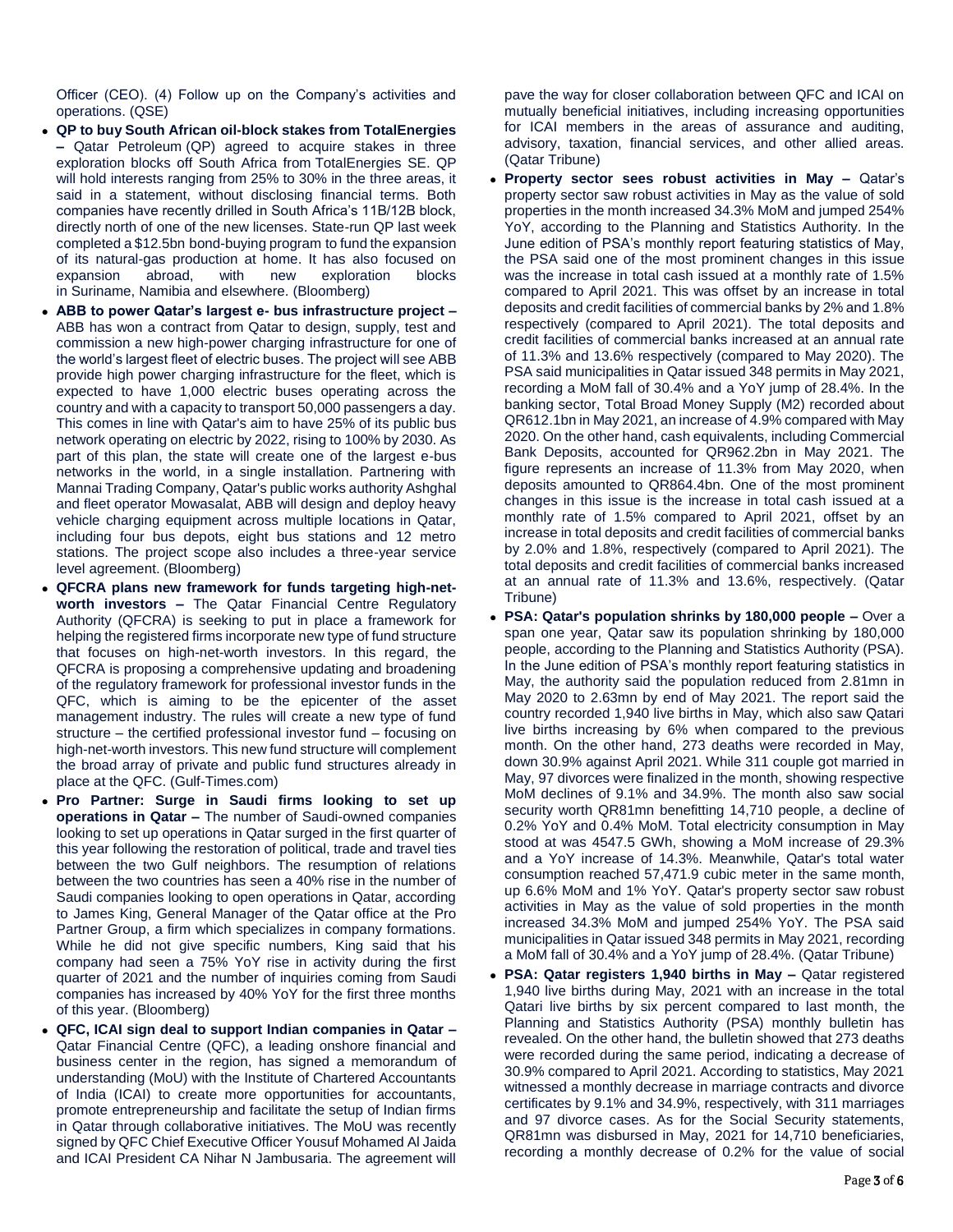security and a monthly increase of 0.4% for the number of beneficiaries. The next issue of the bulletin will hopefully be released by the end of July, 2021. (Qatar Tribune)

 **TotalEnergies Refining and Chemicals appoints Ghazi as new MD in Qatar –** Ghazi Shahin has been appointed as Managing Director (MD) of the Refining and Chemicals branch within the TotalEnergies Qatar affiliate. He will succeed Philippe Legrand, who is moving to a new assignment in France. In his capacity, Ghazi will oversee operations in the downstream sector in Qatar; particularly TotalEnergies stakes at QAPCO, Qatofin, RLOC and Laffan Refineries 1 and 2. Ghazi joined Total Petrochemicals in 2015 as Vice President Industrial for the Americas region. He also served as Vice President HSE and Industrial at Total Petrochemicals Americas. Ghazi is a graduate of Texas A&M University Kingsville in Texas, US in Electrical Engineering. (Qatar Tribune)

# **International**

- **UK's Johnson to set out plan for final lockdown easing –** British Prime Minister Boris Johnson will set out plans for the final step of easing lockdown in England on Monday, including guidance on social distancing, face coverings and working from home, the government said. The remaining legal restrictions to prevent the spread of COVID-19 are due to be lifted on July 19, with the decision whether to go ahead scheduled for July 12. Data suggests that cases will continue to rise as restrictions are eased, but the link to hospitalizations and deaths has been weakened by the vaccination program, the government said. People will learn to live with COVID as they do already with flu, Johnson is expected to say, meaning that hospitalizations, serious illness and deaths will continue but at a much lower level than before widespread vaccination. The take-up of vaccines in Britain has been strong, with 86% of adults receiving a first dose and 64% receiving two doses as of Sunday, government data shows. However, cases of COVID-19 have risen in recent weeks, driven by the now-dominant Delta variant, and the final step of lockdown easing was delayed by four weeks to enable more people to be vaccinated. Data from Public Health England shows that vaccines are highly effective in preventing severe illness and hospitalization from this variant, the government said. Housing Secretary Robert Jenrick said on Sunday face masks would no longer be mandatory after the final step in lockdown easing. (Reuters)
- **Draft shows EU to propose aviation fuel tax in green policy push –** The European Commission has drafted plans to set an EU-wide minimum tax rate for polluting aviation fuels, as it seeks to meet more ambitious targets to fight climate change, a document seen by Reuters shows. The European Commission is drafting an overhaul of EU energy taxation, as part of a package of measures it will propose on July 14, to meet a target to reduce EU greenhouse gas emissions by 55% by 2030, from 1990 levels. A draft of the Commission's tax proposal takes aim at aviation, which escapes EU fuel taxes. That exemption "is not coherent with the present climate challenges and policies," the document said, adding that EU tax rules promote fossil fuels over green energy sources and need rewriting to support the bloc's climate goals. The proposal would impose an EU-wide minimum level of tax on energy products supplied as aircraft fuel for flights within the EU. From 2023, the minimum tax rate for aviation fuel would start at zero and increase gradually over a 10-year period, until the full rate is imposed. The draft proposal did not specify what the final rate would be. Sustainable fuels, including renewable hydrogen and advanced biofuels, would not face minimum EU taxes during that 10-year period. (Reuters)
- **Japan's service sector activity contracts for 17th month as pick-up stalls –** Japan's services sector activity shrank for the 17th straight month in June as the coronavirus dampened

demand at home and abroad, underscoring sluggish momentum for the world's third-largest economy. The decline in the services industry kept overall private-sector activity in contraction for a second month, in a sign the country's economic recovery struggles to pick up despite making progress with a coronavirus vaccine rollout. The final au Jibun Bank Japan Services Purchasing Managers' Index (PMI) was at a seasonally adjusted 48.0, up from the prior month's final level of 46.5 and a 47.2 flash reading. It meant services activity came in below the 50.0 threshold that separates contraction from expansion for a 17th month, the longest such streak since a 27-month run through March 2010. The PMI survey showed firms saw a slower contraction in new business, including from overseas, and grew increasingly bullish about expectations for the year ahead. Outstanding business, however, saw a slightly faster rate of decline, suggesting many firms in the services sector are still feeling the pain from the health crisis despite their optimism conditions would improve over the year ahead. (Reuters)

 **Caixin PMI: Growth in China's June services activity falls to 14-month low –** Growth in China's services sector slowed sharply in June to a 14-month low, weighed down by a resurgence of COVID-19 cases in southern China, a private survey showed on Monday, adding to concerns the world's second-largest economy may be starting to lose some momentum. The Caixin/Markit services Purchasing Managers' Index (PMI) fell to 50.3 in June, the lowest since April 2020 and down significantly from 55.1 in May. It held just above the 50 mark, which separates growth from contraction on a monthly basis. China's official services gauge had also shown a marked slowdown in June, though it remained well in expansion territory. The private survey is believed to focus more on smaller companies. Coupled with a slowdown in the manufacturing sector, analysts say the PMI survey findings suggest that pent-up COVID demand may have peaked and China's robust economic rebound from the crisis is starting to moderate. Though slower to recover from the pandemic than manufacturing, a gradual improvement in consumption in recent months had boosted China's services sector. However, a COVID-19 outbreak of the more infectious Delta strain in the export and manufacturing hub of Guangdong since late May and the subsequent imposition of anti-virus measures have weighed on consumer and business activity. (Reuters)

# **Regional**

 **Import rebound behind the decline in Saudi reserves, Central Bank Chief says –** A recent drop to record lows in Saudi Arabia's foreign reserves, a measure of its ability to support its dollarpegged currency, was partly due to a lag between import payments and export receipts, the Saudi central bank Governor, Fahad al-Mubarak told Reuters. Net foreign assets at the central bank, known as SAMA, dropped monthly by roughly \$8bn to \$436bn in April, their lowest in more than a decade, and dropped further in May, recent central bank data showed, declining to about \$433bn. "Reductions in reserves over the past couple of months were mainly to finance a rebound in pandemic-hit import demand, while leads-and-lags in oil income (tax and dividends) cause some degree of fluctuation in SAMA's reserves level," he said. The declines appeared counterintuitive given the recent rebound in oil prices, and some analysts said they could be linked to transfers to the Saudi sovereign wealth fund, Public Investment Fund, which last year got \$40bn in reserves to fund investments. "The rebound in import activity, which hit a low figure in May 2020, has preceded that in exports receipts. These shifts are expected given the extraordinary economic impacts over the last 18 months as economic conditions become more normalized," the Governor said in a statement to Reuters. (Reuters)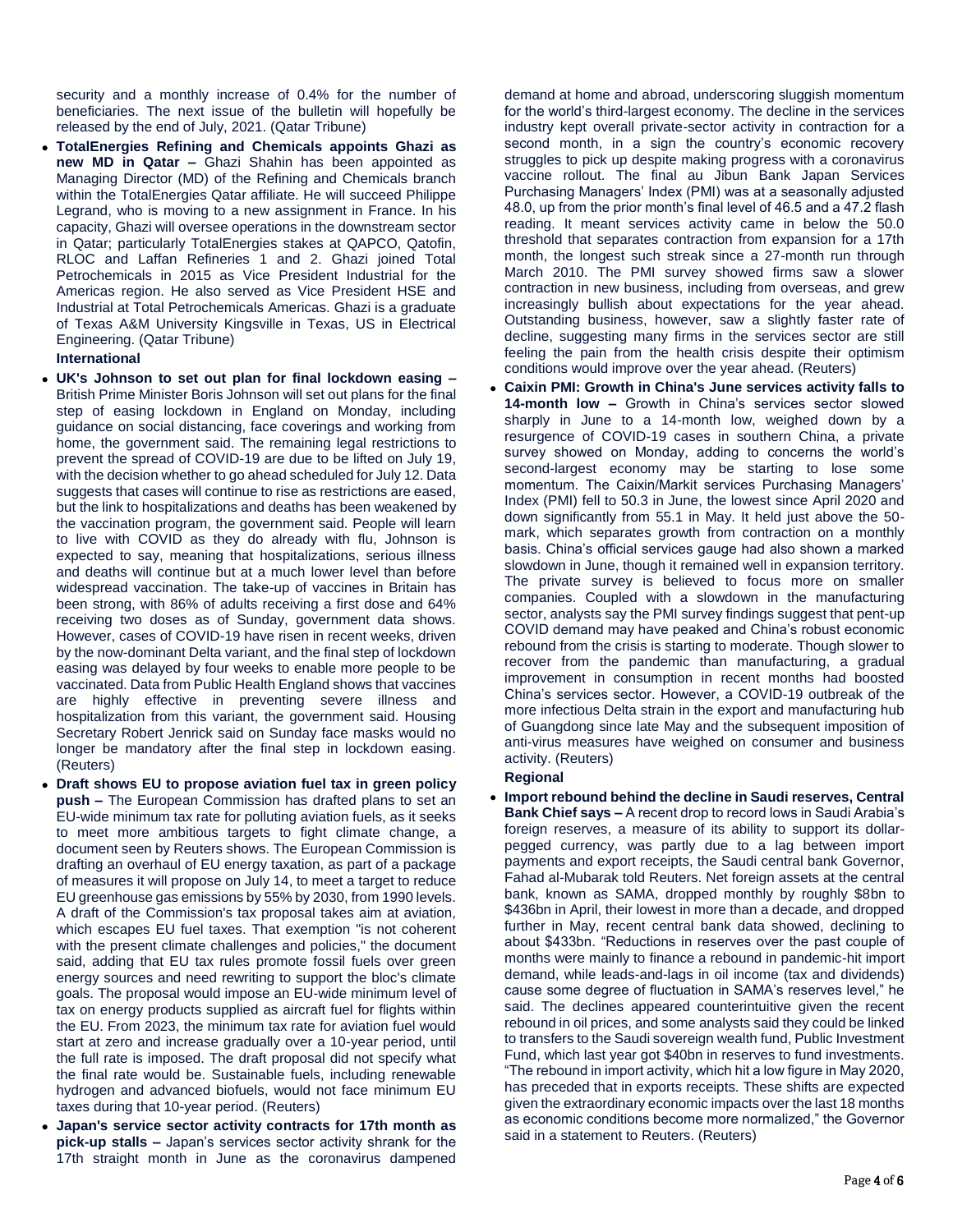- **Saudi Arabia pushes back on UAE opposition to OPEC+ deal –** Saudi Arabia's Energy Minister, Prince Abdulaziz bin Salman pushed back on Sunday against opposition by fellow Gulf producer the UAE to a proposed OPEC+ deal and called for "compromise and rationality" to secure agreement when the group reconvenes on Monday. It was a rare public spat between allies whose national interests have increasingly diverged, spilling over into OPEC+ policy setting at a time consumers want more crude to aid a global recovery from the COVID-19 pandemic. OPEC+, which groups the OPEC and its allies, voted on Friday to raise output by some 2mn bpd from August to December 2021 and to extend remaining cuts to the end of 2022, but UAE objections prevented agreement, sources had said. "The extension is the basis and not a secondary issue," he told Saudiowned Al Arabiya television channel. "You have to balance addressing the current market situation with maintaining the ability to react to future developments ... if everyone wants to raise production then there has to be an extension," he said, noting uncertainty about the course of the pandemic and output from Iran and Venezuela. Saudi Arabia's Energy Minister said on Sunday that an OPEC+ global oil supply pact due to end in April 2022 should continue for longer, Saudi-owned Asharq television reported. Prince Abdulaziz bin Salman's remarks came after the UAE suggested deferring a decision by the group on extending the deal. Asharq also quoted the prince as saying there should be an increase in production to meet an expected decline in oil supply during the summer period. (Reuters)
- **Saudi wealth fund says many of its firms ready for IPO –** Saudi Arabia's Public Investment Fund (PIF) has many companies in its local portfolio that are in a developed stage, which entitles them to be listed on the stock market, Deputy Governor, Yazeed Alhumeid said in an interview with Alriyadh newspaper. Many of these firms have reached advanced stages in preparation for an initial public offering, Alhumeid said. As well as selling shares in Acwa Power, the fund also intends to list other companies such as Saudi Tadawul and digital security firm Elm, he said. The PIF, as the wealth fund is known, and other government-controlled firms are pushing ahead with plans to raise money through selling stakes in a raft of companies over the next year. The pipeline of deals is a sign that state-controlled firms in Saudi Arabia are increasingly looking at ways to take advantage of soaring investor demand for new offerings while also raising money to help fund efforts to diversify the economy away from oil. (Bloomberg)
- **Mobily abandons plan to form Towers Company –** Etihad Etisalat, also known as Mobily, said that the plan to form a consortium with Zain Saudi, Raidah Investment and IHS KSA to acquire telecom towers owned by Mobily and Zain Saudi and merge them under Towers Company "does not align with Mobily's strategy and objectives of achieving financial and operational efficiency." Mobily will continue to evaluate alternative offers. (Bloomberg)
- **UAE proposes postponing decision to extend OPEC+ pact, WAM says –** The UAE on Sunday said it supported an increase in oil output from August but suggested deferring to another meeting a decision by OPEC+ on extending its global oil supply pact beyond April 2022, state news agency WAM reported. The OPEC and its allies, a group, known as OPEC+, will resume talks on Monday after failing to reach a deal on oil output policy for a second day running on Friday after the UAE opposed some aspects of the pact. The Gulf producer backs an output increase from August as the market "is in dire need of higher production," WAM said, citing an energy ministry statement. It is willing to extend the agreement further, if required, but asks that baseline production references - the level from which any cuts are calculated - be reviewed to ensure that they are fair to all parties,

WAM reported. "The UAE and its international partners have invested significantly in growing its production capacity and believes that, if/when the agreement is extended, the baseline reference figures should reflect its actual production capacity, rather than the outdated October 2018 production reference," the ministry said in the statement. (Reuters)

- **Aldar gets AED300mn sustainability-linked loan from HSBC –** Aldar gets AED300mn sustainability-linked loan from HSBC. The five-year term loan includes mechanism to adjust Aldar's interest margin annually in line with achievement of targets on energy and water intensity, waste recycling and worker welfare, Aldar says. Aldar committed to investing fixed amount in one or more qualifying environmental, social and governance ESG projects if it does not reach agreed annual targets. (Bloomberg)
- **Emirate of Sharjah said to hire banks as bond rush picks up pace –** Sharjah's government has picked banks to raise over \$750mn from an Islamic bond offering, drawn by historically low funding costs as its finances come under strain. A sale could happen as soon as the coming days, people familiar with the matter said, asking not to be identified as the matter is private. The third-biggest Sheikhdom in the UAE is facing another year of fiscal deterioration after the coronavirus pandemic cut into revenue and forced the local government to spend more to support the economy. The budget could be in the red through 2024, according to S&P, which forecasts the deficit will surge past 10% of GDP this year. (Bloomberg)
- **Bahrain's economy contracted 2.11% in 1Q2021 as pandemic restrictions weigh –** Bahrain's economy contracted 2.11% in the first quarter from a year earlier, hurt by the decline in the non-oil economy as COVID-19 restrictions were in place most of the quarter, government data showed. The non-oil economy contracted 2.97%, with the hotels and restaurants segment declining by 20.44%. The oil sector grew 2.04% in the quarter. GDP contracted 0.10% from the previous three months, the data showed. Bahrain's economy is expected to grow 3.1% this year and next, recovering from last year's downturn. Non-oil economy is set to see 3.8% growth this year and 3.7% in 2022, while oil economy growth is set to remain at 0% both years Preliminarily projections show GDP contracted 5.1% last year. The IMF expects Bahrain's economy to grow 3.3% this year. The island nation is set to have one of the region's widest deficits at about 9% of GDP this year, while its debt ratio in relation to economic output is seen as the highest in the Gulf. (Reuters, Bloomberg)